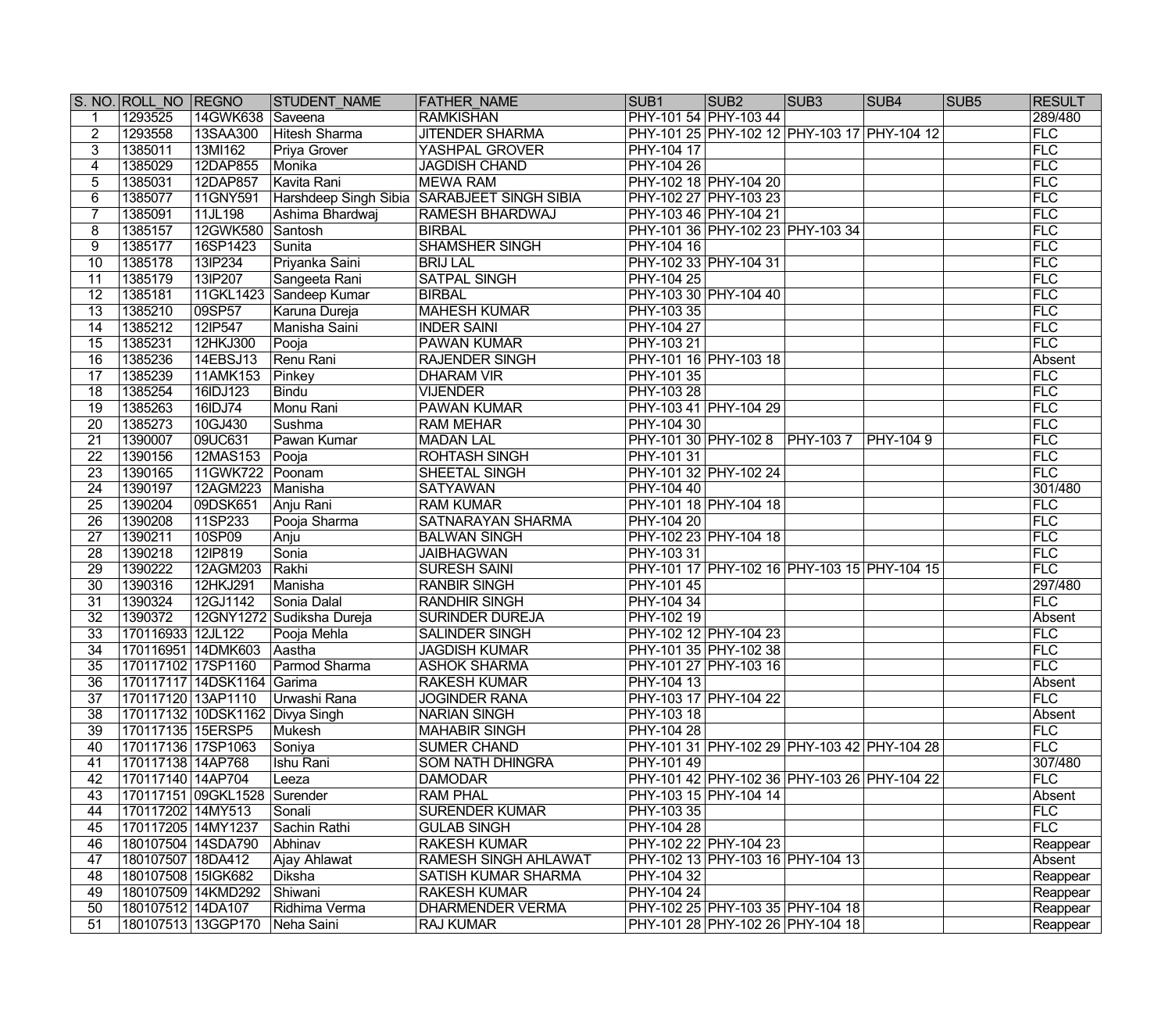| 52              | 180107516 15SDA586  |                    | Manisha                         | <b>PARBHAT GUPTA</b>       | PHY-104 27        |                                             |  | Reappear |
|-----------------|---------------------|--------------------|---------------------------------|----------------------------|-------------------|---------------------------------------------|--|----------|
| 53              | 180107525 15GCC479  |                    | Hemlata                         | <b>PARDEEP KUMAR</b>       |                   | PHY-101 48 PHY-104 25                       |  | Reappear |
| 54              | 180107526 14SAA380  |                    | Akanksha                        | <b>VIRENDER DUNG</b>       | PHY-104 19        |                                             |  | Reappear |
| 55              | 180107527 14SAA378  |                    | Mona Sharma                     | <b>BRIJ KANT SHARMA</b>    |                   | PHY-101 31 PHY-102 29 PHY-104 22            |  | Reappear |
| $\overline{56}$ |                     | 180107528 15DMK339 | Nikita                          | <b>NARESH SACHDEVA</b>     | PHY-104 30        |                                             |  | Reappear |
| $\overline{57}$ | 180107529 14DA39    |                    | Nidhi Sharma                    | <b>RAJESH KUMAR</b>        |                   | PHY-102 23 PHY-104 16                       |  | Reappear |
| $\overline{58}$ | 180107531 15DA587   |                    | Neha Grover                     | <b>RAJKUMAR GROVER</b>     | PHY-104 19        |                                             |  | Reappear |
| 59              | 180107533 15SAA809  |                    | Atisha                          | <b>GURMAIL SINGH</b>       | PHY-104 22        |                                             |  | Reappear |
| 60              |                     | 180107535 14DMK673 | Minakshi                        | <b>BALINDER</b>            | PHY-104 25        |                                             |  | Reappear |
| 61              | 180107536 15UC611   |                    | Shalu Sharma                    | <b>MAHINDER PAL</b>        |                   | PHY-101 12 PHY-103 16 PHY-104 12            |  | Absent   |
| 62              | 180107542 15GJ1052  |                    | Kalpana                         | <b>RAJBIR SINGH</b>        | PHY-104 35        |                                             |  | Reappear |
| 63              | 180107545 13GA140   |                    | Kirti Rani                      | <b>BALWINDER SINGH</b>     | PHY-101 34        |                                             |  | Reappear |
| 64              | 180107549 15UC674   |                    | Renuka Kumari                   | <b>RAMNIWAS</b>            | PHY-104 45        |                                             |  | 309/480  |
| 65              | 180107550 15GC689   |                    | Ravi Kumar                      | <b>KRISHAN LAL</b>         | PHY-104 27        |                                             |  | Reappear |
| 66              | 180107551 15DAP647  |                    | Sariti                          | <b>BALWAN SHARMA</b>       |                   | PHY-102 37 PHY-104 20                       |  | Reappear |
| 67              | 180107552 14DA104   |                    | Samriti                         | <b>SURENDER KUMAR</b>      |                   | PHY-102 16 PHY-103 16 PHY-104 14            |  | Absent   |
| 68              | 180107556 18DA413   |                    | Rankish Arora                   | <b>RAKESH ARORA</b>        | PHY-104 11        |                                             |  | Absent   |
| 69              | 180107601 14AP515   |                    | Gourav Chauhan                  | <b>BALBIR SINGH</b>        |                   | PHY-101 56 PHY-102 31 PHY-103 35 PHY-104 42 |  | Reappear |
| 70              |                     |                    | 180107602 14DSK1106 Palak Verma | <b>PRITHVI SINGH VERMA</b> | PHY-104 26        |                                             |  | Reappear |
| 71              | 180107603 15SP290   |                    | Gouri                           | <b>SUBHASH CHUGH</b>       | PHY-104 30        |                                             |  | Reappear |
| 72              | 180107606 15JMA339  |                    | Manpreet Mann                   | <b>OMPARKASH</b>           |                   | PHY-103 34 PHY-104 22                       |  | Reappear |
| $\overline{73}$ | 180107608 14lP792   |                    | Pooja Rani                      | <b>MEHAR SINGH</b>         |                   | PHY-101 48 PHY-102 28 PHY-104 28            |  | Reappear |
| $\overline{74}$ |                     | 180107610 14GWK702 | Nandini Rana                    | <b>JITENDER SINGH RANA</b> | PHY-104 41        |                                             |  | 334/480  |
| 75              | 180107611 15DSK791  |                    | Arushi                          | DARSHAN KUMAR JINDAL       | PHY-104 31        |                                             |  | Reappear |
| 76              | 180107612 13DSK664  |                    | <b>Ritu Rani</b>                | <b>TARA CHAND</b>          |                   | PHY-102 39 PHY-103 50                       |  | 282/480  |
| $\overline{77}$ | 180107613 15AP1507  |                    | Mahima Munjal                   | <b>RAVI KUMAR</b>          | PHY-103 42        |                                             |  | 278/480  |
| 78              | 180107614 15AP1511  |                    | Anshul Chawla                   | <b>SATISH CHAWLA</b>       | PHY-103 41        |                                             |  | 301/480  |
| 79              | 180107616 14SP980   |                    | Mamta Sharma                    | <b>SATISH KUMAR SHARMA</b> |                   | PHY-101 53 PHY-102 40 PHY-103 47 PHY-104 42 |  | 305/480  |
| $\overline{80}$ | 180107618 12SP37    |                    | Sunita Rani                     | <b>GAJE SINGH</b>          | <b>PHY-104 25</b> |                                             |  | Reappear |
| 81              |                     | 180107622 15DWK228 | Ashwani                         | <b>SURESH</b>              | <b>PHY-104 29</b> |                                             |  | Reappear |
| $\overline{82}$ |                     | 180107623 15DWK276 | Garima Sharma                   | <b>SUBHASH CHANDER</b>     |                   | PHY-103 46 PHY-104 39                       |  | 313/480  |
| $\overline{83}$ | 180107624 14AGM201  |                    | Reena                           | <b>VEERBHAN</b>            |                   | PHY-103 35 PHY-104 15                       |  | Reappear |
| 84              | 180107625 09SP106   |                    | Seema                           | <b>PREM KUMAR</b>          | PHY-103 45        |                                             |  | 318/480  |
| 85              | 180107627 12AP326   |                    | Manju Devi                      | <b>RAM KUMAR</b>           | PHY-104 19        |                                             |  | Reappear |
| 86              | 180107628 18SP985   |                    | Monika                          | <b>SURESH KUMAR</b>        |                   | PHY-103 33 PHY-104 18                       |  | Reappear |
| 87              | 180107629 18SP984   |                    | Shvet                           | <b>SURESH</b>              |                   | PHY-103 28 PHY-104 15                       |  | Reappear |
| $\overline{88}$ | 180107630 18SP986   |                    | Loveena Gupta                   | <b>PAWAN KUMAR MANGLA</b>  |                   | PHY-103 40 PHY-104 24                       |  | Reappear |
| 89              | 180107631 18SP987   |                    | Neha                            | <b>SANJAY KUMAR</b>        | PHY-104 26        |                                             |  | Reappear |
| 90              | 180107633 13MAS71   |                    | Preeti Kashyap                  | <b>PAWAN KUMAR</b>         |                   | PHY-102 17 PHY-103 32 PHY-104 39            |  | Reappear |
| 91              | 180107636 13AP897   |                    | Gaurav                          | <b>MAHIPAL</b>             |                   | PHY-102 21 PHY-104 39                       |  | Reappear |
| 92              | 180107638 15AP1237  |                    | Meenakshi Verma                 | <b>AMAR NATH VERMA</b>     |                   | PHY-102 23 PHY-104 39                       |  | Reappear |
| 93              | 180107639 15AP1253  |                    | Sween Dahiya                    | SATYAWAN DAHIYA            |                   | PHY-102 31 PHY-104 41                       |  | Reappear |
| 94              | 180107640   15JL187 |                    | Aanchal                         | <b>VIJAY KUMAR</b>         | PHY-104 43        |                                             |  | 330/480  |
| 95              | 180107641 15DSK958  |                    | Tamanna                         | <b>VIRENDER SINGH</b>      |                   | PHY-102 40 PHY-104 22                       |  | Reappear |
| 96              | 180107644 15RK1229  |                    | Meenakshi                       | <b>RUPESH KUMAR</b>        | PHY-104 23        |                                             |  | Reappear |
| 97              | 180107645 13SP1     |                    | Shallu                          | <b>JAL SINGH SAINI</b>     | PHY-104 41        |                                             |  | 302/480  |
| 98              | 180107648 13GKL770  |                    | Mukesh Pal                      | <b>RAJ PAL</b>             | PHY-104 40        |                                             |  | 279/480  |
| 99              | 180107649 18SP988   |                    | Shabnam                         | <b>SATPAL</b>              |                   | PHY-102 15 PHY-104 18                       |  | Absent   |
| 100             |                     | 180107651 14GWK655 | Diksha                          | <b>RAMESH KUMAR</b>        | PHY-104 20        |                                             |  | Reappear |
| 101             | 180107654 09SP1315  |                    | Anjali Sharma                   | <b>RAM PAL</b>             |                   | PHY-102 19 PHY-103 44 PHY-104 39            |  | Reappear |
| 102             | 180107701 15MY190   |                    | Bhawna                          | <b>BUDHI BALLABH</b>       | PHY-104 36        |                                             |  | Reappear |
| 103             | 180107704 13DGY967  |                    | Shivani Sharma                  | <b>SHIV KUMAR</b>          | PHY-102 34        |                                             |  | Reappear |
|                 |                     |                    |                                 |                            |                   |                                             |  |          |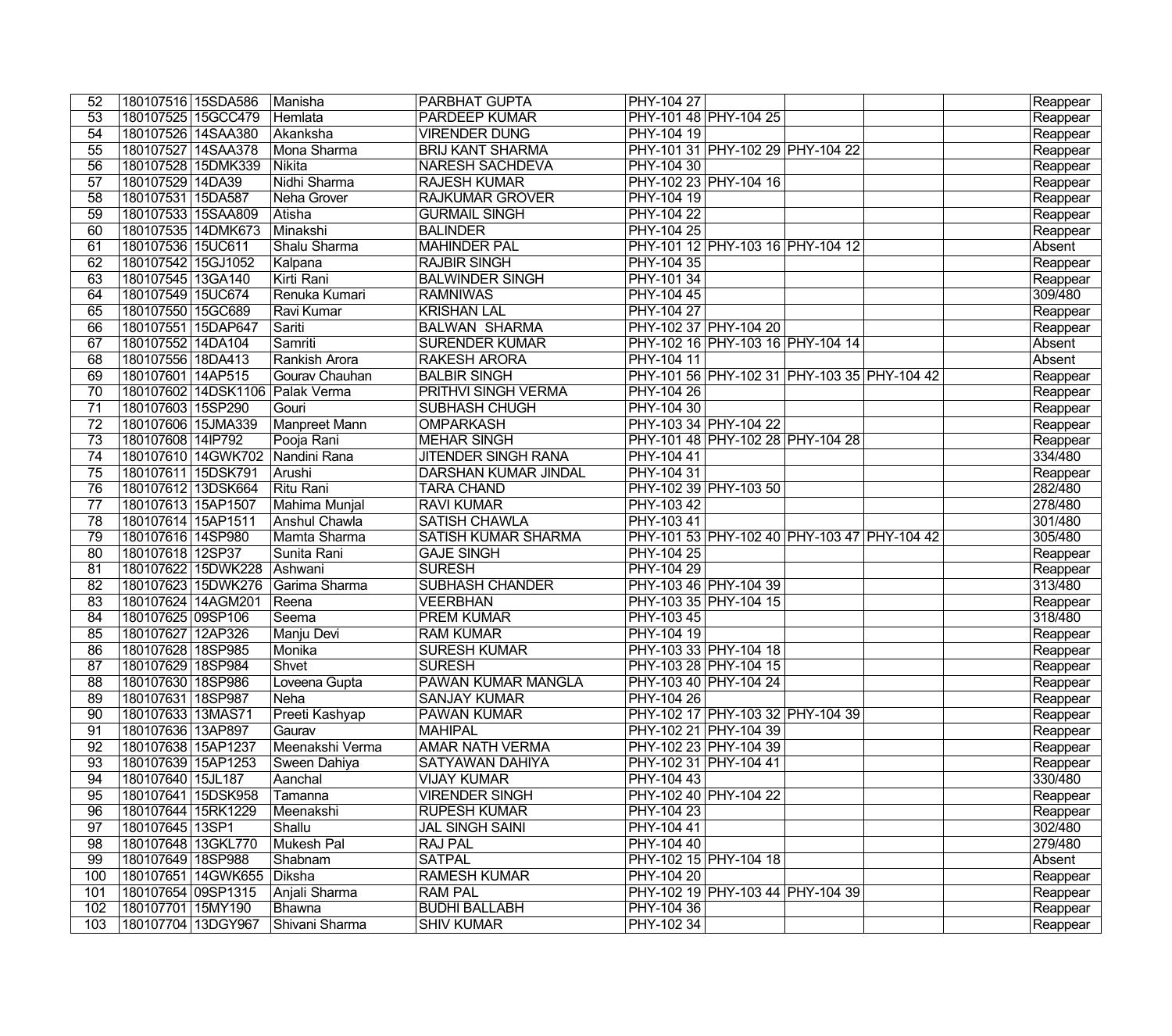| 104              | 180107706 15DGY595  |                    | Ekta                    | <b>RAKESH KUMAR</b>       | PHY-101 36 PHY-104 28                                                 |  | Reappear |
|------------------|---------------------|--------------------|-------------------------|---------------------------|-----------------------------------------------------------------------|--|----------|
| 105              | 180107708 14DGY675  |                    | Shiwani                 | <b>MANGE RAM</b>          | PHY-104 44                                                            |  | 313/480  |
| 106              |                     | 180107710 15DWK223 | Shiwani Bhardwaj        | <b>ASHOK KUMAR</b>        | PHY-104 42                                                            |  | 325/480  |
| 107              |                     | 180107711 18GNY760 | Heena Dhingra           | <b>ANIL DHINGRA</b>       | PHY-104 35                                                            |  | Reappear |
| 108              | 180107714 14MY583   |                    | Manisha Bishyer         | <b>RAMPAL BISHYER</b>     | <b>PHY-104 27</b>                                                     |  | Reappear |
| 109              | 180107715 12MY553   |                    | Neha Rani               | <b>RAKESH KUMAR</b>       | PHY-104 33                                                            |  | Reappear |
| 110              | 180107716 15MY397   |                    | Bhawna                  | PARDEEP KUMAR             | PHY-104 34                                                            |  | Reappear |
| 111              | 180107717 13MY200   |                    | Nidhi Sharma            | <b>NARESH CHANDER</b>     | PHY-104 33                                                            |  | Reappear |
| 112              | 180107718 14MY312   |                    | Kajal                   | <b>BALWINDER KUMAR</b>    | PHY-103 40 PHY-104 31                                                 |  | Reappear |
| 113              | 180107719 13DGY664  |                    | Sheetal                 | <b>DALJEET SINGH</b>      | PHY-104 27                                                            |  | Reappear |
| 114              | 180107720 14GY447   |                    | Amandeep Kaur           | <b>GURNAM SINGH</b>       | PHY-104 31                                                            |  | Reappear |
| 115              | 180107722 14GNY693  |                    | Virender Pal Singh      | <b>VIJAY PAL</b>          | PHY-104 29                                                            |  | Reappear |
| 116              | 180107723 15MY134   |                    | Nitin Sharma            | <b>RAM KISHAN</b>         | PHY-101 48 PHY-103 47                                                 |  | 299/480  |
| 117              | 180107727 14DGY751  |                    | Priya Gupta             | <b>SHAM LAL GUPTA</b>     | PHY-101 46 PHY-102 26 PHY-103 28 PHY-104 24                           |  | Reappear |
| 118              | 180107728 14GCN707  |                    | Shivani                 | <b>KAMAL KUMAR</b>        | PHY-102 24 PHY-103 29 PHY-104 20                                      |  | Reappear |
| 119              | 180107729 12MY803   |                    | Anureet Kaur            | <b>TEJINDER SINGH</b>     | PHY-101 29 PHY-102 21                                                 |  | Reappear |
| 120              | 180107730 15MY204   |                    | Saurabh Pal             | <b>JAGPAL SINGH</b>       | PHY-102 19 PHY-104 29                                                 |  | Reappear |
| 121              | 191107901 17SLA12   |                    | Kamya Kapoor            | <b>ADESH KAPOOR</b>       | PHY-101 65 PHY-102 54 PHY-103 58 PHY-104 45 PHY-105 140 362/480       |  |          |
| 122              | 191107902 12GCN134  |                    | Manjeet Kaur            | <b>AVTAR SINGH</b>        | PHY-101 39 PHY-102 38 PHY-103 39 PHY-104 26 PHY-105 119 Reappear      |  |          |
| 123              | 191107903 13GCN698  |                    | Neeraj Kumar            | <b>MAM CHAND</b>          | PHY-101 8   PHY-102 8   PHY-103 9   PHY-104 11   PHY-105 28           |  | Absent   |
| 124              | 191107904 14GCN645  |                    | Nandini                 | <b>JANAK RAJ</b>          | PHY-101 46 PHY-102 39 PHY-103 38 PHY-104 21 PHY-105 116 Reappear      |  |          |
| 125              | 191107905 14SAA897  |                    | Simarmeet Kaur          | <b>GURINDER PAL SINGH</b> | PHY-101 42 PHY-102 27 PHY-103 36 PHY-104 21 PHY-105 107 Reappear      |  |          |
| 126              | 191107906 14JBK448  |                    | <b>Parvinder Ravish</b> | <b>RANDHIR SINGH</b>      | PHY-101 15 PHY-102 18 PHY-103 17 PHY-104 15 PHY-105 37                |  | Absent   |
| 127              | 191107907 16RK1079  |                    | Ajay Kumar              | <b>JAIPAL</b>             | PHY-101 70 PHY-102 44 PHY-103 60 PHY-104 35 PHY-105 105 314/480       |  |          |
| 128              | 191107908 16SDA971  |                    | Simran                  | <b>AMRIK SINGH</b>        | PHY-101 37   PHY-102 22   PHY-103 36   PHY-104 18   PHY-105 96        |  | Reappear |
| 129              | 191107909 16DMK642  |                    | <b>Nitika</b>           | <b>DINESHWAR KUMAR</b>    | PHY-101 41 PHY-102 47 PHY-103 46 PHY-104 21 PHY-105 109 Reappear      |  |          |
| 130              | 191107910 16DSK830  |                    | Vaishali                | <b>SHAMSHER SINGH</b>     | PHY-101 25 PHY-102 38 PHY-103 12 PHY-104 12 PHY-105 28                |  | Reappear |
| 131              | 191107911 15DWK291  |                    | Monika Gill             | <b>KULDEEP SINGH</b>      | PHY-101 41 PHY-102 39 PHY-103 44 PHY-104 18 PHY-105 105 Reappear      |  |          |
| 132              | 191107912 15JMA344  |                    | Pooja                   | <b>KRISHAN</b>            | PHY-101 52 PHY-102 39 PHY-103 55 PHY-104 23 PHY-105 112 Reappear      |  |          |
| 133              | 191107913 16KN725   |                    | Pinki                   | <b>JAGDEEP</b>            | PHY-101 53 PHY-102 29 PHY-103 46 PHY-104 21 PHY-105 104 Reappear      |  |          |
| $\overline{134}$ |                     | 191107914 16KMP459 | Rachna                  | <b>NARSI RAM</b>          | PHY-101 63 PHY-102 53 PHY-103 44 PHY-104 46 PHY-105 139 345/480       |  |          |
| $\overline{135}$ | 191107915 10DA249   |                    | Shilpa Garg             | <b>KAILASH GARG</b>       | PHY-101 68 PHY-102 43 PHY-103 66 PHY-104 37 PHY-105 107 321/480       |  |          |
| 136              | 191107916 13DA309   |                    | Neha Sangwan            | AMARJEET SINGH            | PHY-101 28 PHY-102 23 PHY-103 25 PHY-104 23 PHY-105 100 Reappear      |  |          |
| 137              | 191107917           |                    | <b>Bhavya Grover</b>    | <b>RAJESH GROVER</b>      | PHY-101 27 PHY-102 23 PHY-103 16 PHY-104 19 PHY-105 103 RL (Regn.)    |  |          |
| 138              | 191107918 16DA72    |                    | Diksha                  | <b>PAWAN KUMAR</b>        | PHY-101 49 PHY-102 30 PHY-103 26 PHY-104 24 PHY-105 110 Reappear      |  |          |
| 139              |                     | 191107919 15DMK226 | Sheetal                 | <b>AMRIK SINGH</b>        | PHY-101 46 PHY-102 38 PHY-103 41 PHY-104 28 PHY-105 95 Reappear       |  |          |
| 140              |                     | 191107920 14SDA765 | Archna                  | <b>MAAN SINGH</b>         | PHY-101 40 PHY-102 30 PHY-103 39 PHY-104 32 PHY-105 135 Reappear      |  |          |
| 141              | 191107921 16DA48    |                    | Priyanka Saini          | <b>ANIL KUMAR SAINI</b>   | PHY-101 35 PHY-102 30 PHY-103 37 PHY-104 21 PHY-105 110 Reappear      |  |          |
| 142              |                     | 191107922 14KMP540 | Heena                   | <b>JOGI RAM</b>           | PHY-101 49  PHY-102 30  PHY-103 45  PHY-104 27  PHY-105 120  Reappear |  |          |
| 143              | 191107923 16SAA693  |                    | Navdeep Kaur            | <b>JARNAIL SINGH</b>      | PHY-101 46  PHY-102 42  PHY-103 30  PHY-104 24  PHY-105 114  Reappear |  |          |
| 144              | 191107924 16SDA718  |                    | Himanshu                | <b>RAJINDER</b>           | PHY-101 66 PHY-102 42 PHY-103 51 PHY-104 40 PHY-105 119 318/480       |  |          |
| 145              | 191107925 16GC597   |                    | Sarvjeet Kaur           | <b>SOM SINGH</b>          | PHY-101 48 PHY-102 53 PHY-103 53 PHY-104 42 PHY-105 123 319/480       |  |          |
| 146              | 191107926 16SDA698  |                    | Pallvi Pandey           | KAILASH NATH PANDEY       | PHY-101 54 PHY-102 51 PHY-103 43 PHY-104 46 PHY-105 136 330/480       |  |          |
| 147              |                     | 191107927 16DMK533 | Apoorva                 | <b>RAMESHWAR SINGH</b>    | PHY-101 49 PHY-102 49 PHY-103 37 PHY-104 37 PHY-105 135 304/480       |  |          |
| 148              | 191107928 16DA79    |                    | <b>Bhuwan Singla</b>    | <b>MANOJ KUMAR</b>        | PHY-101 40 PHY-102 40 PHY-103 16 PHY-104 17 PHY-105 115 Reappear      |  |          |
| 149              | 191107929 13SAA650  |                    | Sahil                   | <b>KEHAR SINGH</b>        | PHY-101 50  PHY-102 23  PHY-103 23  PHY-104 19  PHY-105 94            |  | Reappear |
| 150              | 191107930   16GC569 |                    | Parminder               | ROHTASH SINGH             | PHY-101 57  PHY-102 43  PHY-103 52  PHY-104 28  PHY-105 126  Reappear |  |          |
| 151              | 191107931 16GC570   |                    | Sarita Rani             | <b>ROHTASH SINGH</b>      | PHY-101 69 PHY-102 47 PHY-103 53 PHY-104 42 PHY-105 131 342/480       |  |          |
| 152              | 191107932 16DMK481  |                    | Suman                   | <b>GULZAR SINGH</b>       | PHY-101 44 PHY-102 37 PHY-103 51 PHY-104 22 PHY-105 102 Reappear      |  |          |
| 153              | 191107933           |                    | Mohit Rawat             | SHRAVAN KUMAR RAWAT       | PHY-101 30 PHY-102 17 PHY-103 12 PHY-104 14 PHY-105 30 RL (Regn.)     |  |          |
| 154              |                     | 191107934 16DMK640 | Samridhi                | <b>SANJEEV</b>            | PHY-101 56 PHY-102 43 PHY-103 45 PHY-104 43 PHY-105 114 301/480       |  |          |
| 155              | 191107935           |                    | Priyanka                | <b>NARESH KUMAR</b>       | PHY-101 34 PHY-102 40 PHY-103 41 PHY-104 30 PHY-105 103 RL (Regn.)    |  |          |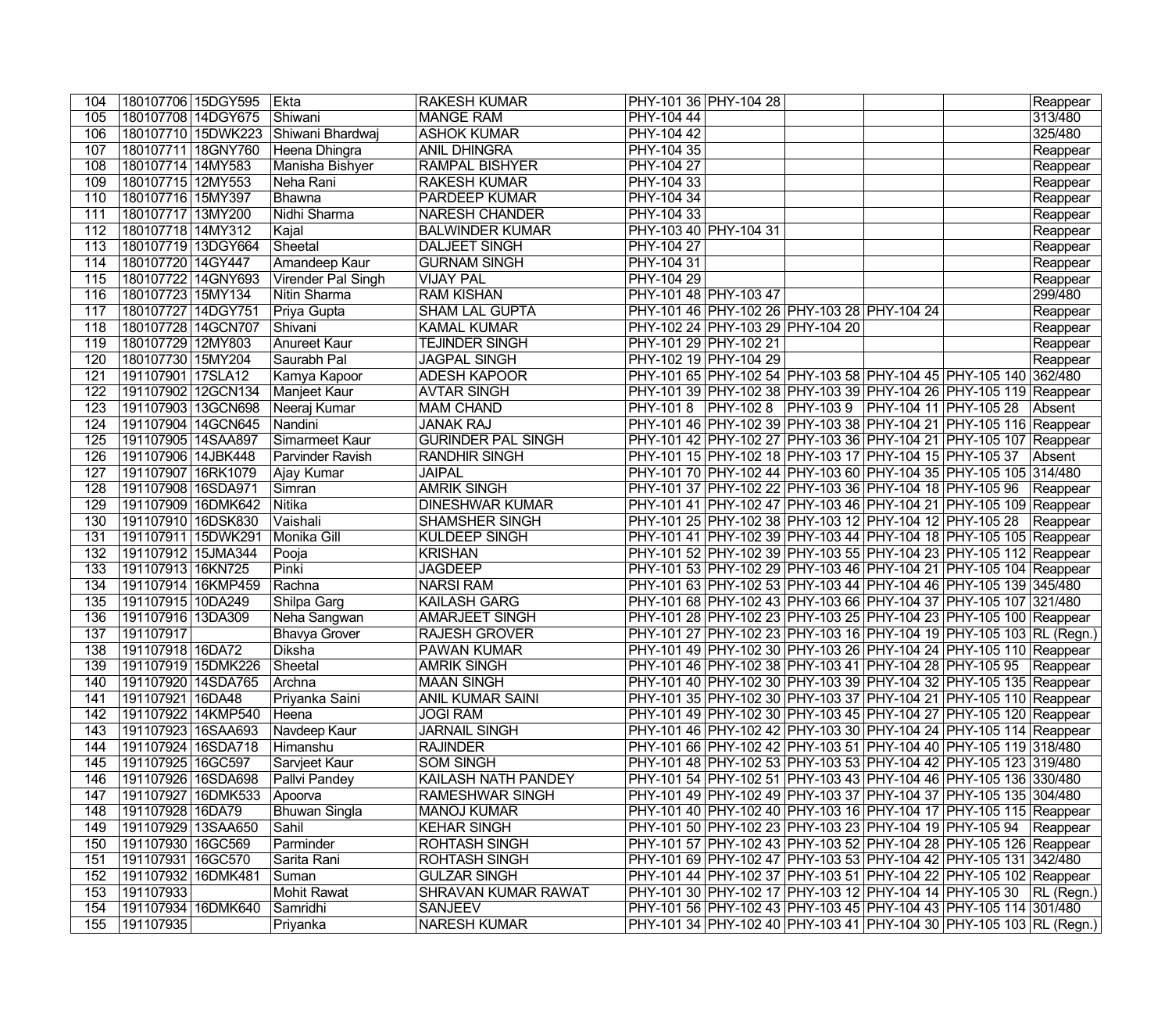| 156 | 191107936 16SDA557 |                                | Diksha          | <b>RAVI PARKASH</b>       |                                                            |  | PHY-101 42 PHY-102 54 PHY-103 50 PHY-104 35 PHY-105 99 280/480            |          |
|-----|--------------------|--------------------------------|-----------------|---------------------------|------------------------------------------------------------|--|---------------------------------------------------------------------------|----------|
| 157 | 191107937 13DA308  |                                | Jaspreet Kaur   | <b>KAMALDEEP SINGH</b>    |                                                            |  | PHY-101 35 PHY-102 37 PHY-103 36 PHY-104 16 PHY-105 112 Reappear          |          |
| 158 | 191108001 13MAS67  |                                | Anuradha Devi   | <b>BALRAJ</b>             |                                                            |  | PHY-101 51 PHY-102 40 PHY-103 38 PHY-104 31 PHY-105 111 Reappear          |          |
| 159 | 191108002 16SP263  |                                | Nisha           | <b>JOGINDER SINGH</b>     |                                                            |  | PHY-101 51 PHY-102 37 PHY-103 28 PHY-104 28 PHY-105 129 Reappear          |          |
| 160 | 191108003 16SP267  |                                | Sonia           | <b>RAMESH CHAND</b>       |                                                            |  | PHY-101 44 PHY-102 37 PHY-103 34 PHY-104 25 PHY-105 115 Reappear          |          |
| 161 | 191108004 16AP1044 |                                | Kajol           | <b>DHARAMRAJ</b>          |                                                            |  | PHY-101 59 PHY-102 31 PHY-103 50 PHY-104 40 PHY-105 113 Reappear          |          |
| 162 | 191108005 16AP1105 |                                | Sakshi Wadhawan | KRISHNA KUMAR WADHAWAN    |                                                            |  | PHY-101 51 PHY-102 55 PHY-103 51 PHY-104 39 PHY-105 121 317/480           |          |
| 163 | 191108006 16SP305  |                                | Ajay            | <b>GULAB SINGH</b>        |                                                            |  | PHY-101 54  PHY-102 37  PHY-103 41  PHY-104 38  PHY-105 112  282/480      |          |
| 164 |                    | 191108007 16GBKL140 Sapna Devi |                 | <b>NARESH KUMAR</b>       | PHY-101 0 PHY-102 0 PHY-103 0 PHY-104 0 PHY-105 0          |  |                                                                           | Absent   |
| 165 | 191108008          |                                | Neeru Rani      | <b>JAGDISH RAM</b>        |                                                            |  | PHY-101 26 PHY-102 24 PHY-103 11 PHY-104 24 PHY-105 106 RL (Regn.)        |          |
| 166 | 191108009 16AP1308 |                                | Madhu           | <b>GHANSHYAM</b>          |                                                            |  | PHY-101 68 PHY-102 56 PHY-103 55 PHY-104 48 PHY-105 113 340/480           |          |
| 167 | 191108010 13SP690  |                                | Gunjan Rawat    | <b>KESHAR SINGH RAWAT</b> |                                                            |  | PHY-101 43 PHY-102 30 PHY-103 17 PHY-104 38 PHY-105 128 Reappear          |          |
| 168 |                    | 191108011 16DWK378             | Seema           | <b>SUBHASH</b>            |                                                            |  | PHY-101 32 PHY-102 28 PHY-103 39 PHY-104 29 PHY-105 114 Reappear          |          |
| 169 |                    | 191108012 16DSK1097 Najama     |                 | <b>NAURANG ALI</b>        |                                                            |  | PHY-101 33 PHY-102 31 PHY-103 43 PHY-104 19 PHY-105 113 Reappear          |          |
| 170 | 191108013 15UC664  |                                | Amit Kumar      | <b>RAMESH KUMAR</b>       |                                                            |  | PHY-101 46 PHY-102 26 PHY-103 54 PHY-104 28 PHY-105 112 Reappear          |          |
| 171 | 191108014 14SP999  |                                | Priya           | <b>OM PARKASH</b>         |                                                            |  | PHY-101 49 PHY-102 30 PHY-103 39 PHY-104 37 PHY-105 126 Reappear          |          |
| 172 | 191108015 15AP1132 |                                | Rahul Sharma    | <b>VIPIN SHARMA</b>       |                                                            |  | PHY-101 46 PHY-102 29 PHY-103 19 PHY-104 37 PHY-105 113 Reappear          |          |
| 173 | 191108016 16AP1060 |                                | Shobha          | <b>MADAN LAL</b>          |                                                            |  | PHY-101 48 PHY-102 38 PHY-103 41 PHY-104 29 PHY-105 122 Reappear          |          |
| 174 | 191108017 15SP1388 |                                | Renu            | <b>JOHRI LAL</b>          |                                                            |  | PHY-101 47 PHY-102 42 PHY-103 43 PHY-104 20 PHY-105 113 Reappear          |          |
| 175 | 191108018 15AP1124 |                                | Ajay Kumar      | <b>VIJAY KUMAR</b>        |                                                            |  | PHY-101 45 PHY-102 38 PHY-103 29 PHY-104 27 PHY-105 120 Reappear          |          |
| 176 | 191108019 16IP363  |                                | Deepika         | <b>ASHOK SHARMA</b>       |                                                            |  | PHY-101 64 PHY-102 46 PHY-103 56 PHY-104 33 PHY-105 125 Reappear          |          |
| 177 | 191108020 13IP225  |                                | Anju            | <b>RAMMEHAR</b>           |                                                            |  | PHY-101 39 PHY-102 29 PHY-103 30 PHY-104 13 PHY-105 112 Reappear          |          |
| 178 | 191108021 16SP280  |                                | Sezal Dutta     | DEVENDER DUTTA            |                                                            |  | PHY-101 62 PHY-102 44 PHY-103 59 PHY-104 45 PHY-105 125 335/480           |          |
| 179 | 191108022 16GKL881 |                                | Sonam           | <b>RAVI PANCHAL</b>       |                                                            |  | PHY-101 45 PHY-102 38 PHY-103 50 PHY-104 39 PHY-105 124 296/480           |          |
| 180 |                    | 191108023 16DWK376             | Heimanshi Verma | <b>DEVINDER KUMAR</b>     |                                                            |  | PHY-101 52 PHY-102 44 PHY-103 48 PHY-104 27 PHY-105 125 Reappear          |          |
| 181 | 191108024 16AP1111 |                                | Amisha Goel     | <b>RAJESH GOEL</b>        | PHY-101 8  PHY-102 8  PHY-103 8  PHY-104 8  PHY-105 18     |  |                                                                           | Absent   |
| 182 |                    | 191108025 16GKL1075            | Sneha           | <b>JOGINDER PAL</b>       | PHY-101 8   PHY-102 8   PHY-103 8   PHY-104 8   PHY-105 18 |  |                                                                           | Absent   |
| 183 | 191108026 16GKL890 |                                | Ritu            | <b>SATPAL</b>             | PHY-101 23 PHY-102 18 PHY-103 32 PHY-104 20 PHY-105 93     |  |                                                                           | Reappear |
| 184 | 191108027 16AP1782 |                                | Sanjana         | <b>VIRENDER SINGH</b>     |                                                            |  | PHY-101 67 PHY-102 47 PHY-103 57 PHY-104 43 PHY-105 118 332/480           |          |
| 185 |                    | 191108028 16AGM158             | Pooja Rani      | <b>GULSHAN KUMAR</b>      |                                                            |  | PHY-101 52 PHY-102 43 PHY-103 59 PHY-104 44 PHY-105 108 306/480           |          |
| 186 | 191108029 15AP1112 |                                | Ankit Sharma    | <b>DAYANAND</b>           |                                                            |  | PHY-101 54 PHY-102 28 PHY-103 42 PHY-104 36 PHY-105 109 Reappear          |          |
| 187 | 191108030 11P310   |                                | Lalit Rawal     | <b>KATAR SINGH</b>        |                                                            |  | PHY-101 46 PHY-102 25 PHY-103 40 PHY-104 37 PHY-105 107 Reappear          |          |
| 188 | 191108031 15SP143  |                                | Priti           | <b>SHKTI SINGH</b>        |                                                            |  | PHY-101 54 PHY-102 52 PHY-103 60 PHY-104 41 PHY-105 129 336/480           |          |
| 189 | 191108032 14DWK521 |                                | Himani          | <b>RAJINDER SINGH</b>     |                                                            |  | PHY-101 34 PHY-102 27 PHY-103 43 PHY-104 23 PHY-105 114 Reappear          |          |
| 190 | 191108033          |                                | Jyoti Jain      | PAWAN JAIN                |                                                            |  | PHY-101 69 PHY-102 60 PHY-103 67 PHY-104 60 PHY-105 124 380/480           |          |
| 191 | 191108034 16GKL887 |                                | Shruti          | <b>SURENDER</b>           |                                                            |  | PHY-101 59 PHY-102 40 PHY-103 58 PHY-104 31 PHY-105 121 Reappear          |          |
| 192 | 191108035 13SP19   |                                | Sujata          | <b>DHARMENDER</b>         |                                                            |  | PHY-101 38 PHY-102 40 PHY-103 42 PHY-104 37 PHY-105 111 268/480           |          |
| 193 | 191108036 13MAS79  |                                | Reena           | <b>KULDEEP</b>            |                                                            |  | PHY-101 43 PHY-102 42 PHY-103 32 PHY-104 26 PHY-105 129 Reappear          |          |
| 194 | 191108037 16SP151  |                                | Kiran           | <b>KULBHUSHAN</b>         |                                                            |  | PHY-101 45  PHY-102 40  PHY-103 30  PHY-104 25  PHY-105 114  Reappear     |          |
| 195 | 191108038 16DSK736 |                                | Nancy           | <b>SUBHASH CHANDER</b>    |                                                            |  | PHY-101 62 PHY-102 51 PHY-103 50 PHY-104 42 PHY-105 130 335/480           |          |
| 196 |                    | 191108039 12GWK694             | Preeti Rani     | <b>RAMPAL</b>             |                                                            |  | PHY-101 41   PHY-102 38   PHY-103 25   PHY-104 18   PHY-105 30   Reappear |          |
| 197 | 191108040 16AP1330 |                                | Neeraj Dahiya   | <b>VINOD DAHIYA</b>       |                                                            |  | PHY-101 52 PHY-102 42 PHY-103 31 PHY-104 28 PHY-105 114 Reappear          |          |
| 198 |                    | 191108041 15AMK183             | Priya           | <b>RAMMEHAR SINGH</b>     |                                                            |  | PHY-101 57 PHY-102 40 PHY-103 55 PHY-104 37 PHY-105 125 314/480           |          |
| 199 | 191108042 14JMA487 |                                | Mamta Mann      | <b>MEHAR SINGH</b>        |                                                            |  | PHY-101 47 PHY-102 43 PHY-103 46 PHY-104 34 PHY-105 103 Reappear          |          |
| 200 | 191108043 16GKL900 |                                | Amisha          | <b>ASHOK RANA</b>         |                                                            |  | PHY-101 50 PHY-102 42 PHY-103 57 PHY-104 39 PHY-105 107 295/480           |          |
| 201 | 191108044 14UC850  |                                | Neha Kaushik    | <b>SUSHIL KAUSHIK</b>     |                                                            |  | PHY-101 63 PHY-102 51 PHY-103 50 PHY-104 35 PHY-105 119 Reappear          |          |
| 202 | 191108045 16JMA346 |                                | Anamika         | PAWAN KUMAR               |                                                            |  | PHY-101 60 PHY-102 40 PHY-103 43 PHY-104 38 PHY-105 117 298/480           |          |
| 203 | 191108046 16AP1810 |                                | Meenu Gautam    | <b>RAJIV SHARMA</b>       |                                                            |  | PHY-101 63 PHY-102 38 PHY-103 58 PHY-104 42 PHY-105 119 320/480           |          |
| 204 |                    | 191108047 15KMP396             | Anu Devi        | <b>BALJIT</b>             |                                                            |  | PHY-101 39 PHY-102 20 PHY-103 24 PHY-104 22 PHY-105 113 Reappear          |          |
| 205 | 191108048 11AS546  |                                | Sudhir          | <b>SANTRAM</b>            |                                                            |  | PHY-101 14 PHY-102 29 PHY-103 16 PHY-104 28 PHY-105 114 Reappear          |          |
| 206 | 191108049 16AP1043 |                                | Nidhi           | <b>SURENDER GULIA</b>     |                                                            |  | PHY-101 57 PHY-102 46 PHY-103 41 PHY-104 31 PHY-105 107 Reappear          |          |
| 207 | 191108050 16AP1065 |                                | Shalu           | <b>RAMNIWASH</b>          |                                                            |  | PHY-101 66 PHY-102 49 PHY-103 60 PHY-104 44 PHY-105 110 329/480           |          |